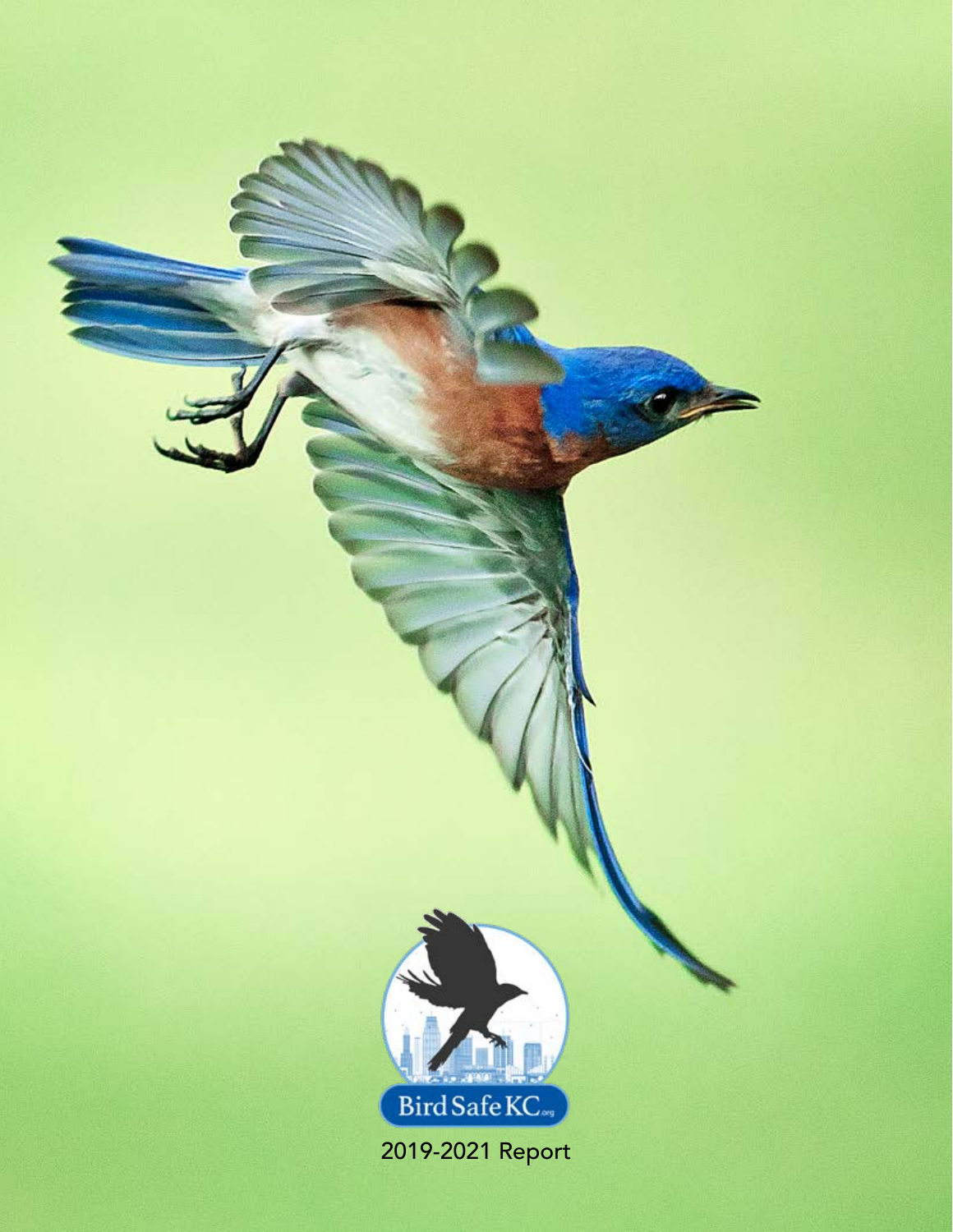

#### Program Objectives

Significantly reduce the bird mortality caused by building collisions in the Kansas City metro area by:

✿ Documenting buildings that are most prone to bird strikes and identifying specific windows or portions of windows that are most problematic

✿ Working with building owners and managers to employ cost-effective solutions, such as closing blinds, turning off lights and treating windows at the most strike-prone sites

✿ Encouraging tenants and building owners to extinguish lighting at night, particularly during spring and fall migration

- ✿ Raising public awareness of avian window collisions and encouraging personal action in residential as well as commercial settings
- ✿ Publicly commending companies and individuals that take steps to mitigate window strikes.

### Project Background

The glass of both residential and commercial buildings poses a significant risk to birds, particularly during migration (e.g., Banks 1976, Ogden 1996). Fully transparent glass with vegetation on either side can cause birds to attempt to fly "through". Highly reflective glass, such as that pictured on the right, can provide a disorienting view of vegetation that, to a bird, looks real and desirable to reach for foraging or shelter. As a taxonomic group, birds had millions of years of existence prior to the proliferation of glass across the planet – and our most densely populated cities are often right in the middle of migratory pathways. The proximity of birds to potential window-



strike zones is compounded by the fact that many species migrate at night. The illuminated glow of urban and suburban areas can disorient migrants, particularly on nights with a low cloud ceiling, causing them to descend into developed areas (Parkins et al. 2016).

While avian collisions with windows have been studied intermittently across the US and Canada since the 1960s, most studies were typically small-scale and results were not widely published. However, over the past few years, researchers have been able to extrapolate the results of hundreds of such studies to estimate the nationwide



Photo: DeAnn Gregory

rates of avian mortality from collisions with windows (Loss et al. 2014). Estimates range from 365 to 988 million bird mortalities each year in the US. This is in addition to large numbers of mortalities caused by birds colliding with vehicles, communications towers and energy infrastructure, which are significant but not as numerous as window collisions (Loss et al. 2015).

Recent data, extensively publicized by many media outlets in 2019, indicate that North America has lost almost 30% of its birds in the past 50 years (Rosenberg et al. 2019). While there are many causes of this significant decline, one of the most straightforward ways to contribute to bird conservation is to implement minor collision-reducing structural changes to windows on commercial and residential buildings.



*BirdSafeKC is a project of the Missouri River Bird Observatory in partnership with Burroughs Audubon Society of Greater Kansas City, Johnson County Community College Center for Sustainability, and Lights Out Heartland. Please contact dana.ripper@mrbo.org or theresa.enderle@mrbo.org for more information.*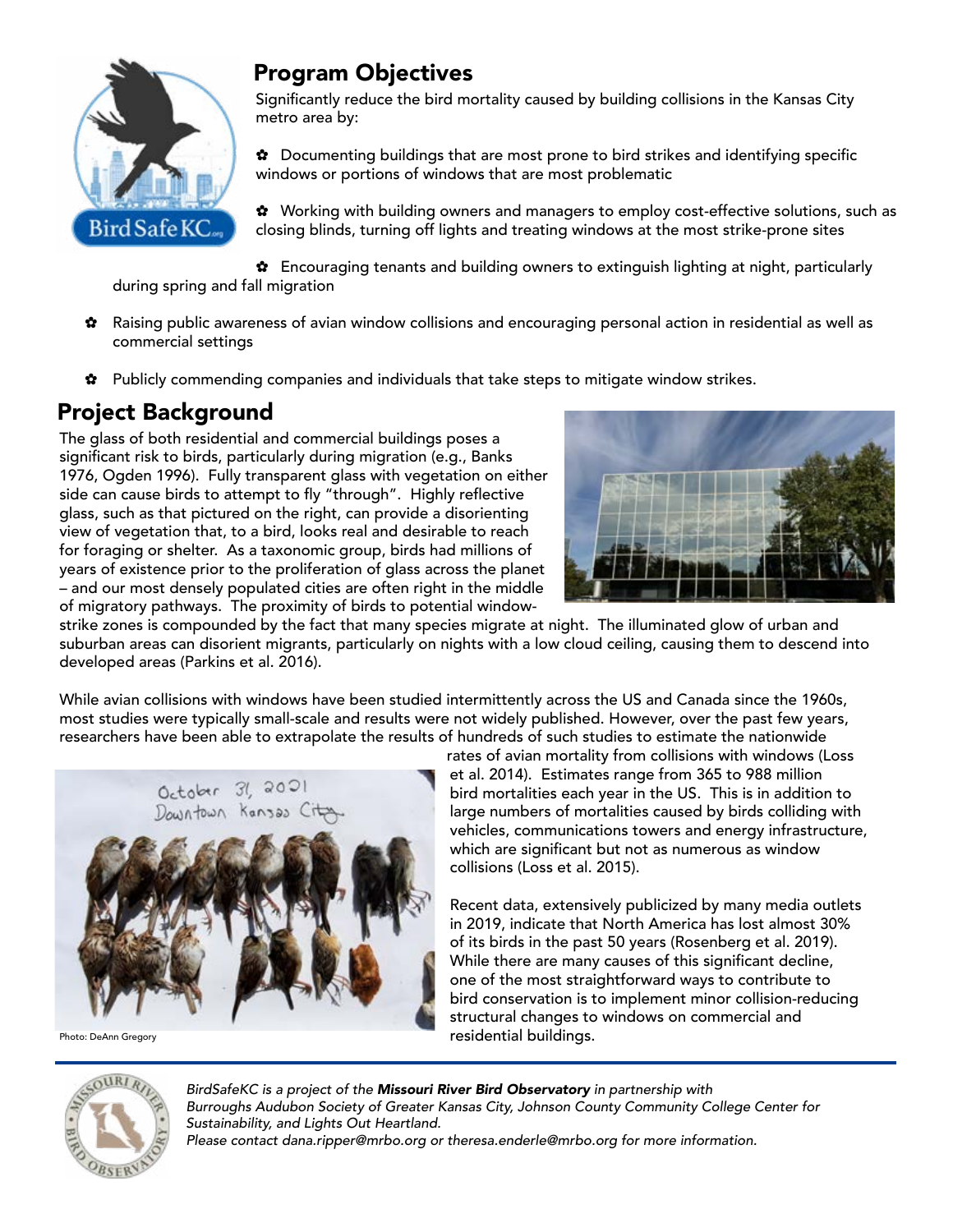### Methods

#### Site Selection

For the preliminary season of spring 2019, volunteer surveyors chose buildings to survey. Buildings were selected based on two factors: 1) numerous anecdotal reports of bird carcasses being spotted outside the building and 2) building and landscaping factors that are known to result in window strikes. These factors include window area, transparency and/or reflectivity and proximity and height of surrounding vegetation (Klem Jr. et al. 2009; Hager et al. 2013).

In the fall of 2019, most sites were retained in the survey sample and some were added in a similar fashion to that described above. We also established survey routes in situations where survey sites were clustered. Permission to survey individual buildings was requested from management staff and/or surveyors walked only on public sidewalks. Volunteer effort and the number of sites surveyed increased significantly during the fall season relative to spring.

We planned to cover the same survey sites in spring 2020, but the COVID-19 pandemic and associated stay-at-home orders resulted in a significantly curtailed season. A few volunteers were able to survey buildings that were near their places of essential employment, but not all routes were covered. The BirdSafeKC surveys were resumed at full capacity in fall 2020.

#### Survey methods

Spring and fall migration were selected as the survey seasons due to the significantly higher number of window strikes that occur during these timeframes. Surveys are conducted from 1 April to 15 June, and from 1 September to 15 November. Survey frequency is dependent on volunteer availability, but sites are typically surveyed at least once per week. Since we are focused on documenting birds that had struck windows during their typical foraging activities (as opposed to the catastrophic but infrequent collision events that occur when a flock of migrants strikes a building during the night; see [https://www.houstonchronicle.com/neighborhood/bayarea/news/article/Houston](https://www.houstonchronicle.com/neighborhood/bayarea/news/article/Houston-news-11125529.php)[news-11125529.php](https://www.houstonchronicle.com/neighborhood/bayarea/news/article/Houston-news-11125529.php), for example), surveys occurred during the mid-morning to early-afternoon hours.

BirdSafeKC surveys follow methodology established by Johnson County Community College (K. Anton 2018, unpub.), Hager and Cosentino (2014) and the American Bird Conservancy (B. Lenz 2019, pers. comm). Surveyors walk the perimeter of buildings and scan within 30 feet of buildings for bird carcasses. Once a carcass is located, the surveyors use the smartphone application iNaturalist to photograph the bird and take a context photo showing a wide-angle view of the bird and the side of the building. The context photo allows us to identify the window with which the bird collided. These survey data are also entered into an Excel spreadsheet to facilitate the compilation of results. If a building or route is surveyed and no carcasses were found, that is recorded as a zero-bird visit.

Data are compiled by building to display the number of strikes, the average number of strikes per survey day and the windows where strikes occurred. Because there are a number of factors that affect whether or not a carcass remains in place – such as removal by maintenance staff, street-sweeping crews or scavenging by other wildlife species – our estimates of the number of bird strikes are extremely conservative.

#### Our thanks to BirdSafeKC Volunteer Surveyors 2019-2021

| <b>Abbey Haines</b> | <b>Brett Creason</b> | Joseph Mosley         | Nicole LaPlante        |
|---------------------|----------------------|-----------------------|------------------------|
| Ann Manzardo        | David Hiler          | Laurie Kosmiski       | <b>Steve Rinne</b>     |
| Annette Talbot      | DeAnn Gregory        | Mark Mahaffey         | Steven Johnson         |
| Briana Anderson     | Jeannine Steinhoff   | <b>Matt Gearheart</b> | <b>Sherry Leonardo</b> |

*With special thanks to Brett Creason and DeAnn Gregory, MRBO's Volunteers of the Year 2021.* 

#### Format of this report

This report combines Spring and Fall 2021 survey data with previously-reported data for 2019 and 2020. Separate tables are presented for each season and year, with all sites combined, to give the reader an understanding of the extent of bird collisions just within our limited KC study area (pages 4 to 9). Additional tables (pages 11 to 13) present comprehensive data for all seasons for each route and site, along with the most strike-prone windows of each building.

Cover photo: Eastern Bluebird by George Albright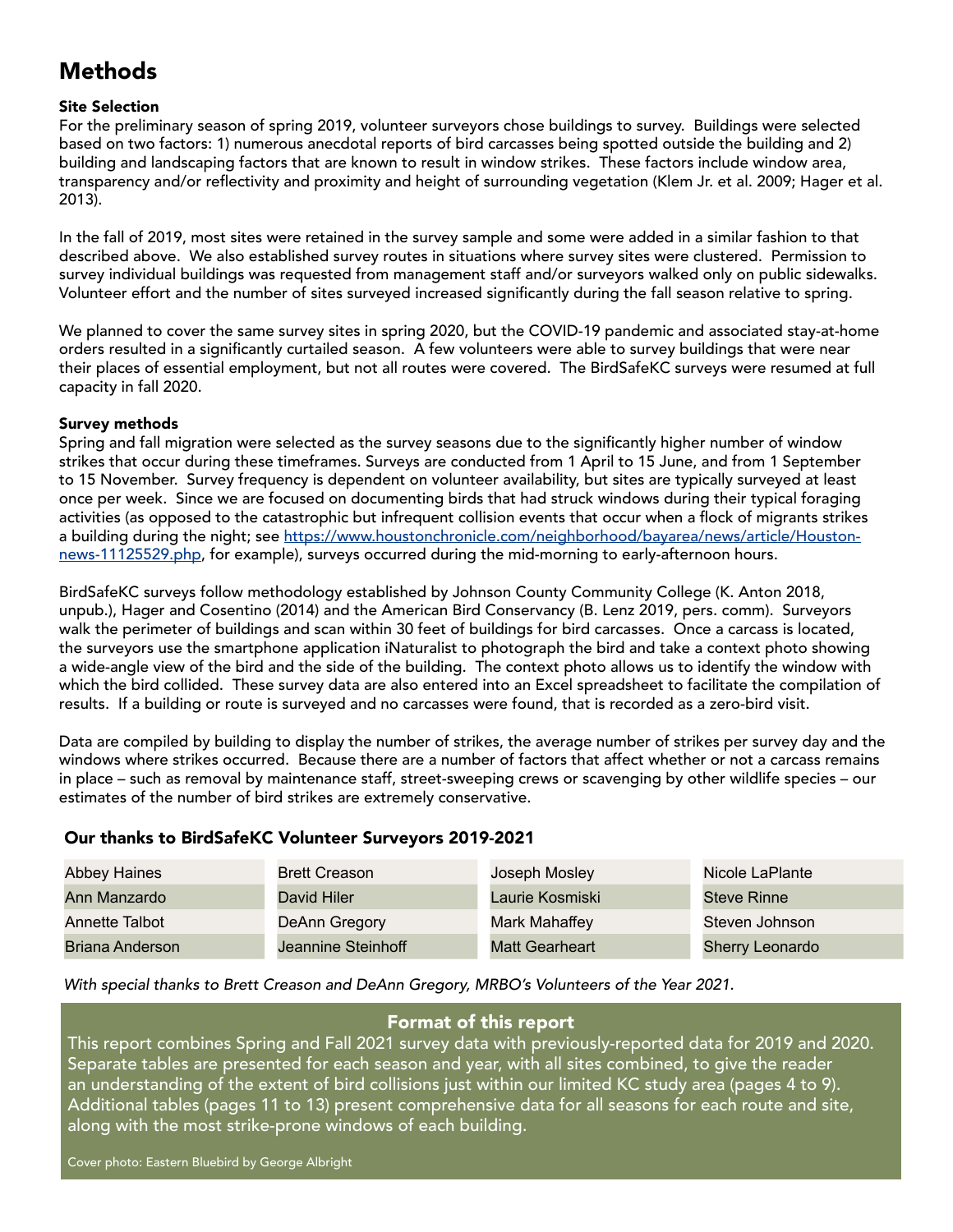## 2021 Results

Volunteer surveyors conducted 259 surveys during spring migration and 150 surveys during fall migration. As in previous years, the number of surveys varied considerably by route. Within the context of survey effort (i.e. the total number of surveys) the number of carcasses documented throughout the KC metro study area was higher in Spring 2021 than previous springs, but slightly lower in Fall 2021.

## Spring Migration 2021

| <b>Species</b>                 | <b>Carcasses</b><br>Found |
|--------------------------------|---------------------------|
| <b>American Coot</b>           | 1                         |
| American Goldfinch             | 2                         |
| American Robin                 | 12                        |
| <b>Black-and-White Warbler</b> | 5                         |
| <b>Black-capped Chickadee</b>  | 1                         |
| <b>Blackburnian Warbler</b>    | 1                         |
| <b>Blackpoll Warbler</b>       | 3                         |
| <b>Blue-headed Vireo</b>       | 1                         |
| <b>Brown Creeper</b>           | 1                         |
| Blue-winged Teal               | 1                         |
| Canada Warbler                 | 1                         |
| Cedar Waxwing                  | 4                         |
| Common Nighthawk               | 1                         |
| Common Yellowthroat            | 25                        |
| Dark-eyed Junco                | $\overline{2}$            |
| European Starling              | 6                         |
| <b>Field Sparrow</b>           | 1                         |
| Gray Catbird                   | 5                         |
| Golden-winged Warbler          | 1                         |
| House Finch                    | 4                         |
| House Sparrow                  | $\overline{2}$            |
| House Wren                     | 2                         |
| Indigo Bunting                 | 13                        |
| Kentucky Warbler               | 1                         |
| Lincoln's Sparrow              | 2                         |
| Magnolia Warbler               | 1                         |
| <b>Mourning Dove</b>           | 3                         |

| <b>Species</b>            | <b>Carcasses</b><br>Found |
|---------------------------|---------------------------|
| Mourning Warbler          | 5                         |
| Nashville Warbler         | 16                        |
| Northern Cardinal         | 1                         |
| Northern Flicker          | $\overline{2}$            |
| Northern Parula           | 1                         |
| Northern Waterthrush      | 2                         |
| Orange-crowned Warbler    | 1                         |
| Ovenbird                  | 18                        |
| Rose-breasted Grosbeak    | 10                        |
| Red-bellied Woodpecker    | 2                         |
| Ruby-crowned Kinglet      | 1                         |
| Red-eyed Vireo            | 6                         |
| Red-headed Woodpecker     | 1                         |
| Rock Pigeon               | 2                         |
| Ruby-throated Hummingbird | 2                         |
| Summer Tanager            | 3                         |
| Swamp Sparrow             | 1                         |
| Swainson's Thrush         | 31                        |
| Tennessee Warbler         | 24                        |
| Unid. Flycatcher          | 4                         |
| Unid. Hawk                | 1                         |
| Unid. Thrush              | 7                         |
| Unid. Warbler             | 6                         |
| Unid. Swallow             | 1                         |
| Unid. Swift               | 1                         |
| Unidentifiable            | 47                        |
| Warbling Vireo            | 1                         |
| White-breasted Nuthatch   | 1                         |
| Western Kingbird          | 1                         |
| Whip-poor-will            | 1                         |
| Wood Thrush               | 1                         |
| White-throated Sparrow    | 13                        |
| Yellow-billed Cuckoo      | 8                         |
| Yellow-bellied Flycatcher | 1                         |
| Yellow-rumped Warbler     | 1                         |
| Yellow Warbler            | 4                         |
| Total                     | 330                       |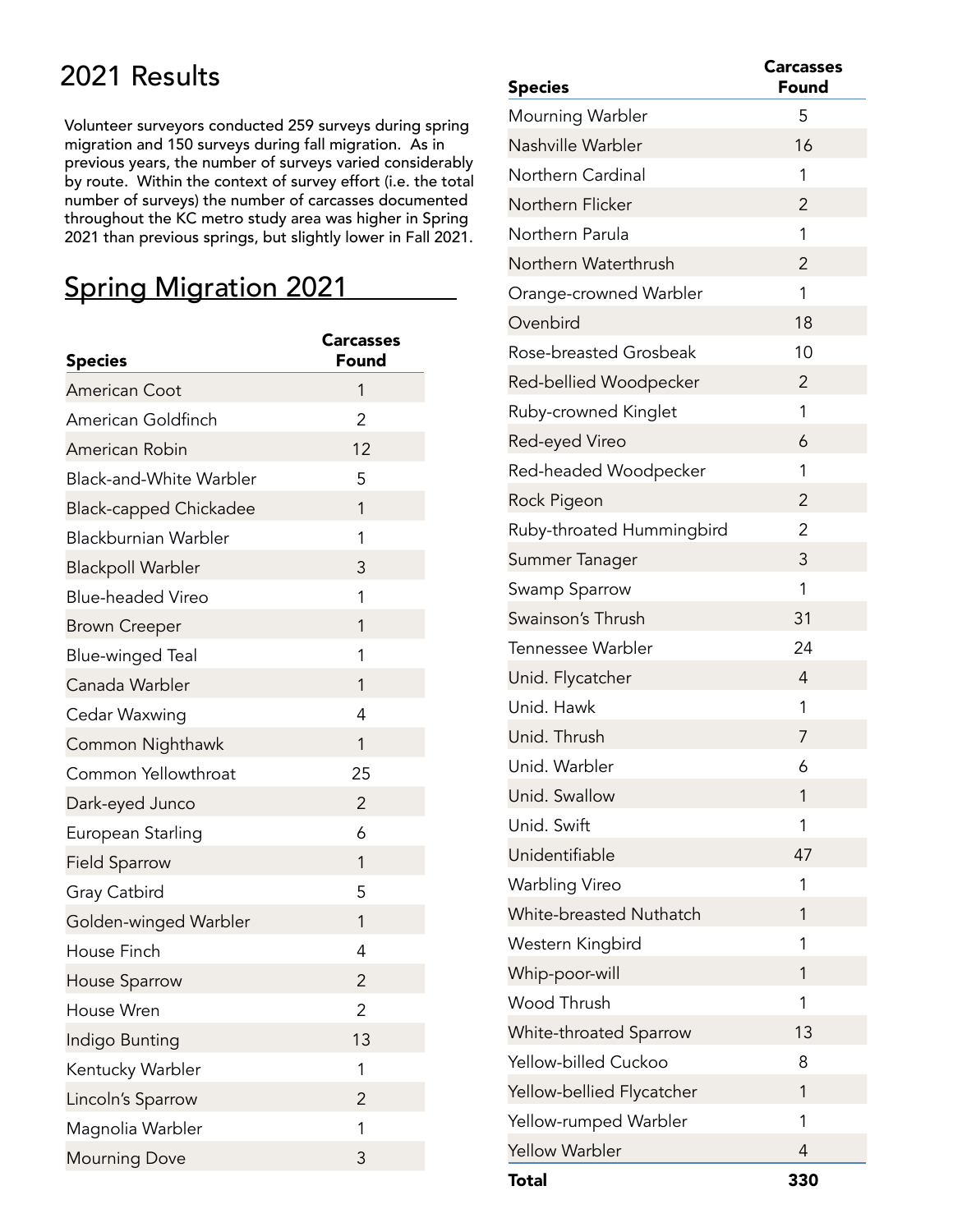## Fall Migration 2021

| <b>Species</b>                 | <b>Carcasses</b><br>Found |
|--------------------------------|---------------------------|
| <b>American Coot</b>           | 1                         |
| American Goldfinch             | 2                         |
| American Redstart              | 1                         |
| American Robin                 | 1                         |
| American Woodcock              | 2                         |
| <b>Black-and-White Warbler</b> | 5                         |
| <b>Brown Creeper</b>           | 3                         |
| Brown Thrasher                 | 3                         |
| Canada Warbler                 | 1                         |
| Clay-colored Sparrow           | 1                         |
| Cedar Waxwing                  | $\overline{4}$            |
| Chipping Sparrow               | 1                         |
| Common Grackle                 | 1                         |
| Common Yellowthroat            | 8                         |
| Dark-eyed Junco                | 14                        |
| European Starling              | 1                         |
| <b>Field Sparrow</b>           | 2                         |
| Fox Sparrow                    | 1                         |
| Gray Catbird                   | 2                         |
| Grasshopper Sparrow            | 1                         |
| Golden-winged Warbler          | 1                         |
| <b>House Sparrow</b>           | 2                         |
| House Wren                     | 11                        |
| Killdeer                       | 1                         |
| Lincoln's Sparrow              | 7                         |
| Magnolia Warbler               | 1                         |
| <b>Mourning Dove</b>           | 9                         |
| Mourning Warbler               | 1                         |
| Nashville Warbler              | 4                         |
| Northern Cardinal              | 1                         |
| Northern Waterthrush           | 1                         |
| Orange-crowned Warbler         | 1                         |
| Ovenbird                       | 3                         |
| Rose-breasted Grosbeak         | 1                         |



A Blackburnian Warbler retreived from a sidewalk after being stunned by flying into a window. The bird later appeared to recover and was released.

| <b>Species</b>               | <b>Carcasses</b><br>Found |
|------------------------------|---------------------------|
| <b>Red-breasted Nuthatch</b> | 3                         |
| Ruby-crowned Kinglet         | 3                         |
| Rock Pigeon                  | 3                         |
| Ruby-throated Hummingbird    | 10                        |
| Scarlet Tanager              | 1                         |
| Song Sparrow                 | 9                         |
| Swamp Sparrow                | 7                         |
| Unid. Flycatcher             | $\mathcal{P}$             |
| Unid. Sparrow                | 3                         |
| Unid. Warbler                | 17                        |
| Unidentifiable               | 20                        |
| Virginia Rail                | 1                         |
| <b>Wood Thrush</b>           | 1                         |
| White-throated Sparrow       | 32                        |
| Yellow-bellied Sapsucker     | 2                         |
| Yellow-throated Warbler      | 1                         |
| Total                        | 214                       |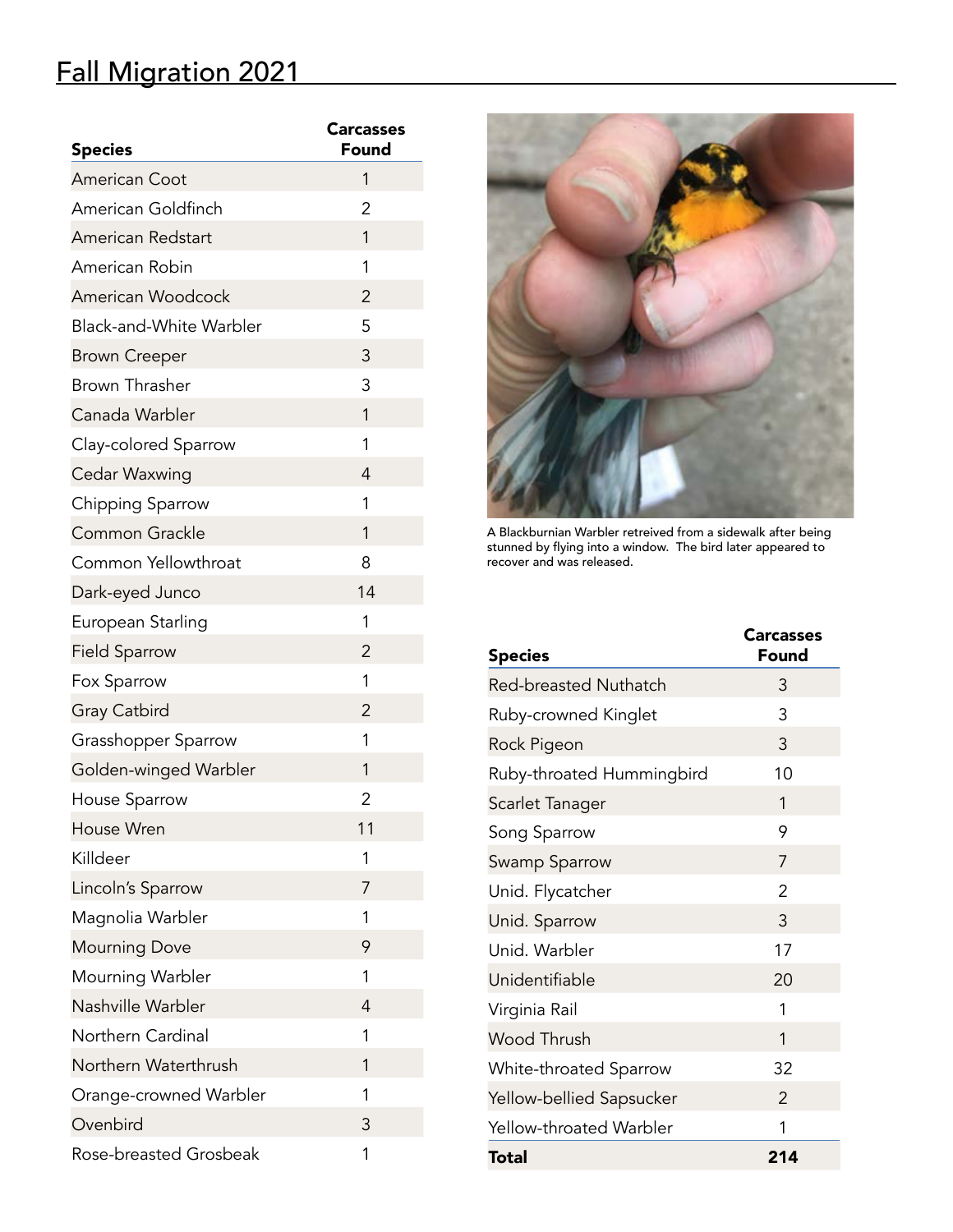## 2020 Results

Spring 2020 surveys were significantly curtailed by the COVID-19 pandemic and associated stay-at-home orders in the Kansas City region. Nonetheless, three surveyors were able to conduct a limited number of BirdStrikes surveys near their homes or places of essential employment. Fall 2020 saw a recommencement of the project at full capacity. Ten volunteers conducted over 400 unique survey visits to buildings throughout the KC metro area.

It is possible that the shift in human activity due to the pandemic – such as many people working from home throughout 2020 and therefore potentially less commercial building illumination - may have contributed to safer migration seasons for birds. This is virtually impossible to quantify, but it is notable that an increase in BirdStrikesKC surveys in fall 2020 did not produce significantly more carcasses than fall 2019. There are many factors that influence the data, from overall bird populations to weather patterns during migration, to the time of day a building is



A stunned Nashville Warbler. *Photo: DeAnn Gregory*

surveyed. Nonetheless, the 2019 and 2020 survey seasons have clearly identified several portions of buildings, and structures such as glass walkways, that deserve attention and mitigation.

## Spring Migration 2020

| <b>Species</b>              | <b>Carcasses</b><br>Found |
|-----------------------------|---------------------------|
| American Coot               | $\overline{2}$            |
| American Redstart           | 3                         |
| American Robin              | $\overline{2}$            |
| Black-and-White Warbler     | 3                         |
| <b>Blackpoll Warbler</b>    | $\overline{2}$            |
| <b>Brown Thrasher</b>       | $\overline{2}$            |
| Canada Warbler              | $\overline{1}$            |
| Carolina Wren               | 1                         |
| <b>Chimney Swift</b>        | 1                         |
| Clay-colored Sparrow        | 1                         |
| Common Grackle              | 1                         |
| Common Yellowthroat         | 15                        |
| Dark-eyed Junco             | 1                         |
| European Starling           | $\overline{4}$            |
| Grasshopper Sparrow         | 3                         |
| Gray Catbird                | 4                         |
| <b>Great-tailed Grackle</b> | $\mathbf{1}$              |
| House Finch                 | 4                         |
| House Sparrow               | 1                         |
| House Wren                  | $\overline{2}$            |
| Indigo Bunting              | 6                         |
| Magnolia Warbler            | $\overline{c}$            |
| <b>Mourning Dove</b>        | $\overline{2}$            |

| <b>Species</b>         | <b>Carcasses</b><br>Found |
|------------------------|---------------------------|
| Mourning Warbler       | 3                         |
| Nashville Warbler      | 8                         |
| Northern Waterthrush   | 1                         |
| Ovenbird               | 8                         |
| Red-eyed Vireo         | $\overline{2}$            |
| Rock Pigeon            | $\overline{2}$            |
| Rose-breasted Grobeak  | 1                         |
| Sora                   | 1                         |
| Swainson's Thrush      | 10                        |
| Tennessee Warbler      | 11                        |
| <b>Tufted Titmouse</b> | 1                         |
| Unidentifiable         | 6                         |
| Unid. Flycatcher       | 9                         |
| Unid. Sparrow          | 1                         |
| Unid. Warbler          | $\overline{2}$            |
| White-throated Sparrow | 7                         |
| Wilson's Warbler       | 3                         |
| <b>Wood Thrush</b>     | 1                         |
| Worm-eating Warbler    | 1                         |
| <b>Yellow Warbler</b>  | 2                         |
| Yellow-billed Cuckoo   | 1                         |
| Total                  | 145                       |



A BirdStrikesKC surveyor with an American Coot, a waterbird similar to a duck. This individual was found wandering the intersection of 12th and Main, dazed after apparently striking a building. It was taken to Lakeside Nature Center but did not recover.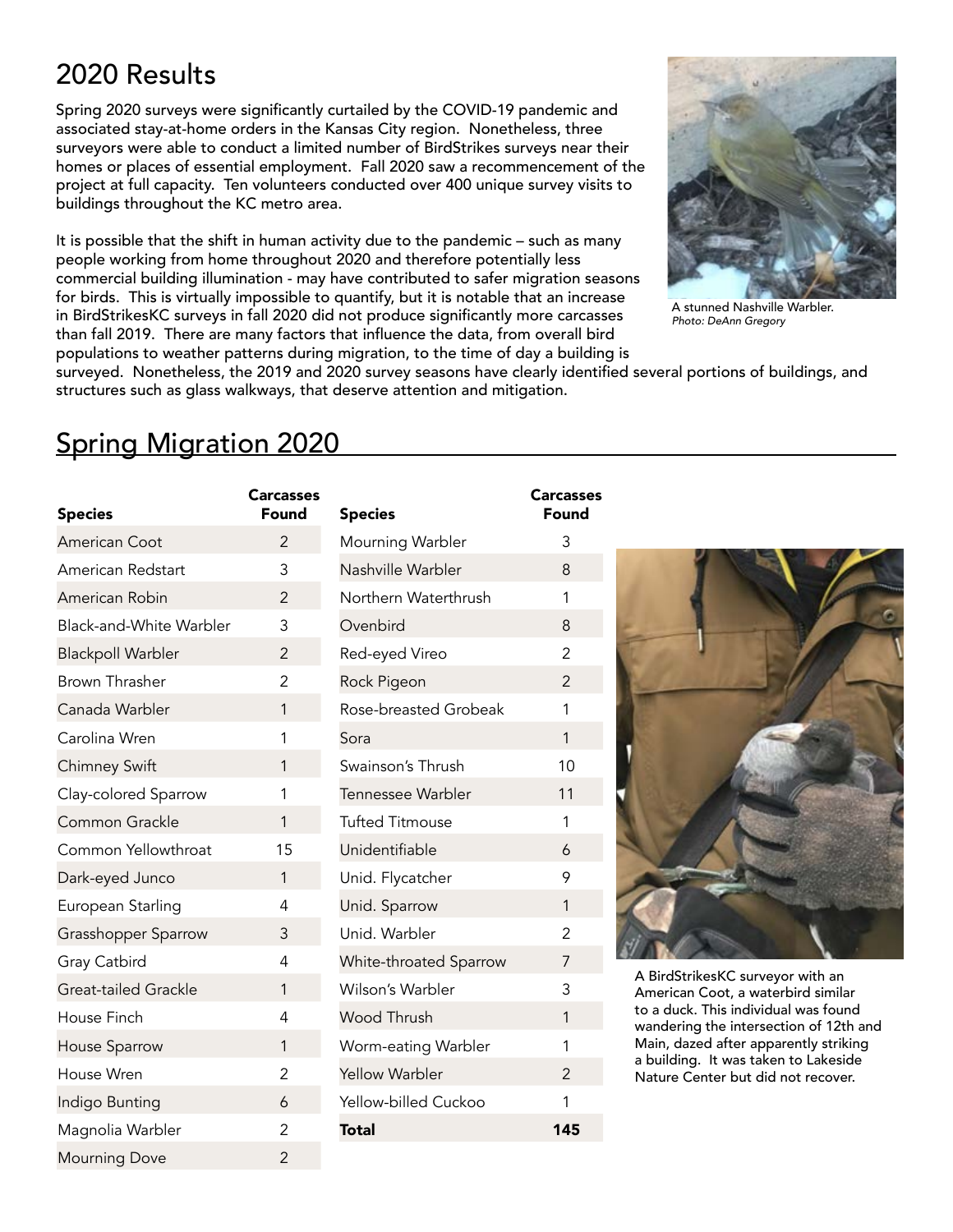# Fall Migration 2020

| <b>Species</b>                 | Carcasses<br>Found |
|--------------------------------|--------------------|
| American Robin                 | 5                  |
| American Woodcock              | 5                  |
| <b>Black-and-White Warbler</b> | 1                  |
| <b>Blackpoll Warbler</b>       | 1                  |
| <b>Brown Creeper</b>           | 6                  |
| Cedar Waxwing                  | 2                  |
| <b>Chimney Swift</b>           | $\overline{2}$     |
| Chipping Sparrow               | $\overline{2}$     |
| Clay-colored Sparrow           | $\overline{2}$     |
| Common Yellowthroat            | 18                 |
| Dark-eyed Junco                | 9                  |
| Dickcissel                     | 2                  |
| Downy Woodpecker               | $\overline{2}$     |
| Eastern Phoebe                 | 1                  |
| Grasshopper Sparrow            | 1                  |
| Gray Catbird                   | 3                  |
| Hermit Thrush                  | $\overline{2}$     |
| House Finch                    | 2                  |
| House Wren                     | 5                  |
| Indigo Bunting                 | 2                  |
| Lincoln's Sparrow              | 10                 |
| Marsh Wren                     | 4                  |
| <b>Mourning Dove</b>           | 8                  |
| Mourning Warbler               | 1                  |
| Nashville Warbler              | 17                 |
| Northern Cardinal              | 2                  |
| Northern Flicker               | 5                  |
| Northern Waterthrush           | 3                  |
| Orange Crowned Warbler         | 3                  |
| Ovenbird                       | 8                  |
| Red-bellied Woodpecker         | 1                  |
| Red-breasted Nuthatch          | 2                  |
| Red-eyed Vireo                 | 1                  |
| Red-headed Woodpecker          | 3                  |
| Rose-breasted Grosbeak         | 3                  |

| <b>Species</b>              | <b>Carcasses</b><br>Found |
|-----------------------------|---------------------------|
| Ruby-throated Hummingbird   | 10                        |
| Sedge Wren                  | 2                         |
| Song Sparrow                | 9                         |
| Swainson's Thrush           | 1                         |
| Swamp Sparrow               | 6                         |
| Tenneessee Warbler          | $\mathcal{P}$             |
| Unidentifiable              | 32                        |
| Unid. Flycatcher            | 1                         |
| Unid. Sparrow               | 6                         |
| Unid. Warbler               | 8                         |
| Unid. Woodpecker            | 1                         |
| Unid. Wren                  | 1                         |
| Virginia Rail               | 1                         |
| White-throated Sparrow      | 13                        |
| <b>Yellow Rail</b>          | 1                         |
| <b>Yellow Warbler</b>       | 1                         |
| Yellow-bellied Sapsucker    | 3                         |
| <b>Yellow-billed Cuckoo</b> | 3                         |
| Total                       | 245                       |



American Woodcock, a game bird that has an elaborate courtship ritual. *Photo: Carol Weston*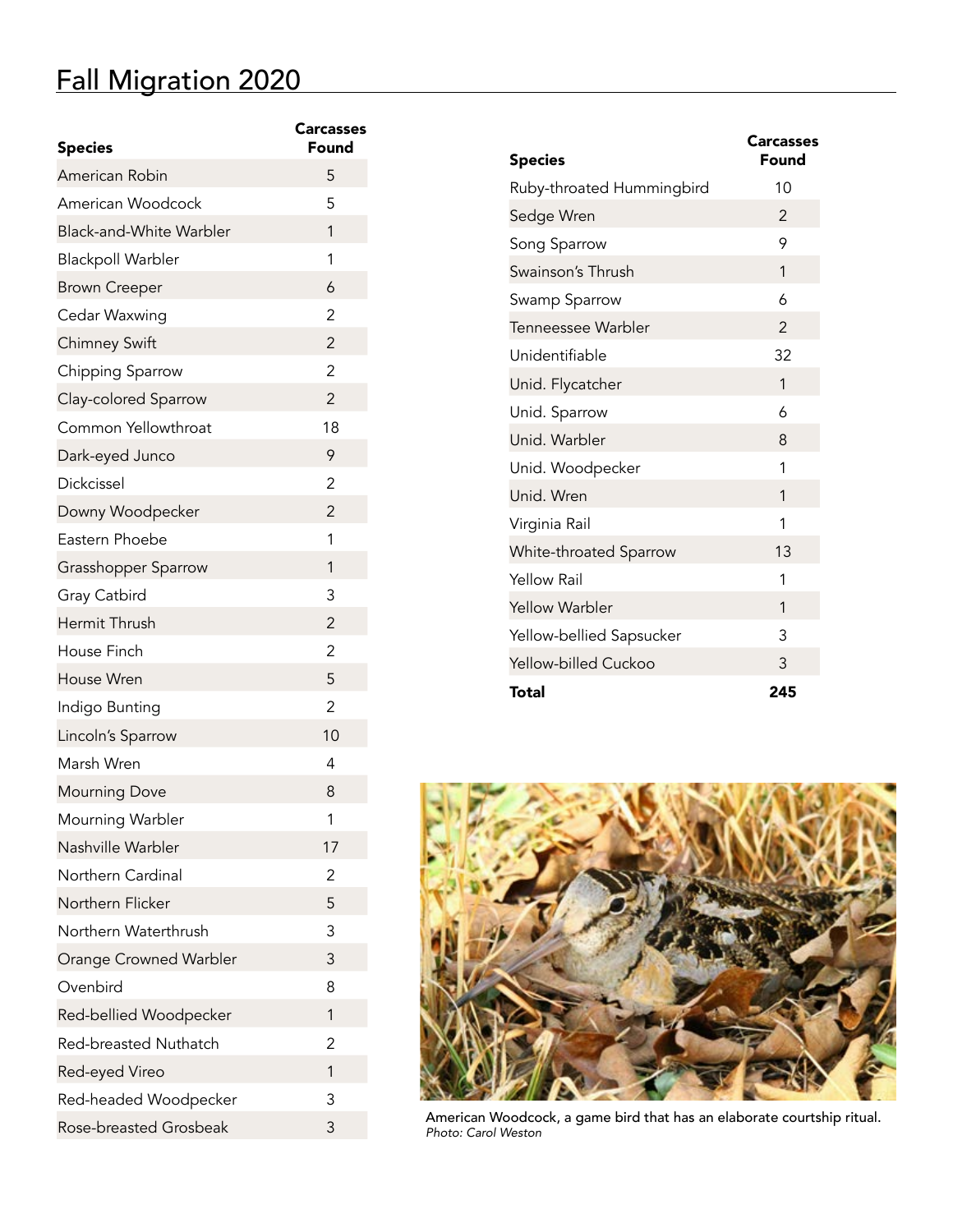## 2019 Results

In spring 2019, volunteers conducted a total of 122 surveys of 12 buildings and associated structures such as pedestrian skybridges. During April and May, 51 bird carcasses were documented representing 19 species, plus specimens that were unidentifiable due to carcass condition.

Fall 2019 surveys included several of the same buildings, plus the establishment of several new routes (e.g., downtown) and the consolidation of clusters of sites into logical routes (e.g., Crown Center, Ward Parkway). Volunteers conducted more than 200 surveys of six routes and an additional four individual buildings. A total of 228 bird carcasses were recorded representing 54 species plus those unidentifiable. Thirteen window-struck birds were also reported to BirdSafeKC from buildings that were not regularly surveyed, which we term incidental reports.

We also note that surveyors documented 13 bats that had likely struck windows. None of these were mortalities, but all were either stunned or torpid due to temperature. They were taken to Lakeside Nature Center for recovery.

Based on the 2019 dataset, some patterns emerged regarding the windows that are particularly strike-prone. This allowed us to further refine the survey focus for 2020.

### Spring Migration 2019

| <b>Species</b>           | <b>Carcasses</b><br>Found |
|--------------------------|---------------------------|
| American Robin           | 2                         |
| Black-and-White Warbler  | 1                         |
| Chipping Sparrow         | 1                         |
| Common Yellowthroat      | 1                         |
| Eastern Kingbird         | 1                         |
| European Starling        | 1                         |
| Gray Catbird             | $\overline{4}$            |
| House Wren               | 2                         |
| <b>Mourning Dove</b>     | $\overline{2}$            |
| Nashville Warbler        | 1                         |
| Prothonotary Warbler     | 1                         |
| Red-eyed Vireo           | 2                         |
| Rose-breasted Grosbeak   | $\overline{2}$            |
| Summer Tanager           | 1                         |
| Swainson's Thrush        | 9                         |
| Tennessee Warbler        | 5                         |
| Unidentifiable           | 10                        |
| White-throated Sparrow   | 1                         |
| Yellow-bellied Sapsucker | 1                         |
| Yellow-billed Cuckoo     | 3                         |
| Total                    | 51                        |



Rose-breasted Grosbeak, a species that breeds in Missouri and further north, and makes a long-distance migration to wintering habitat in Central and South America. *Photo: Erik Ost*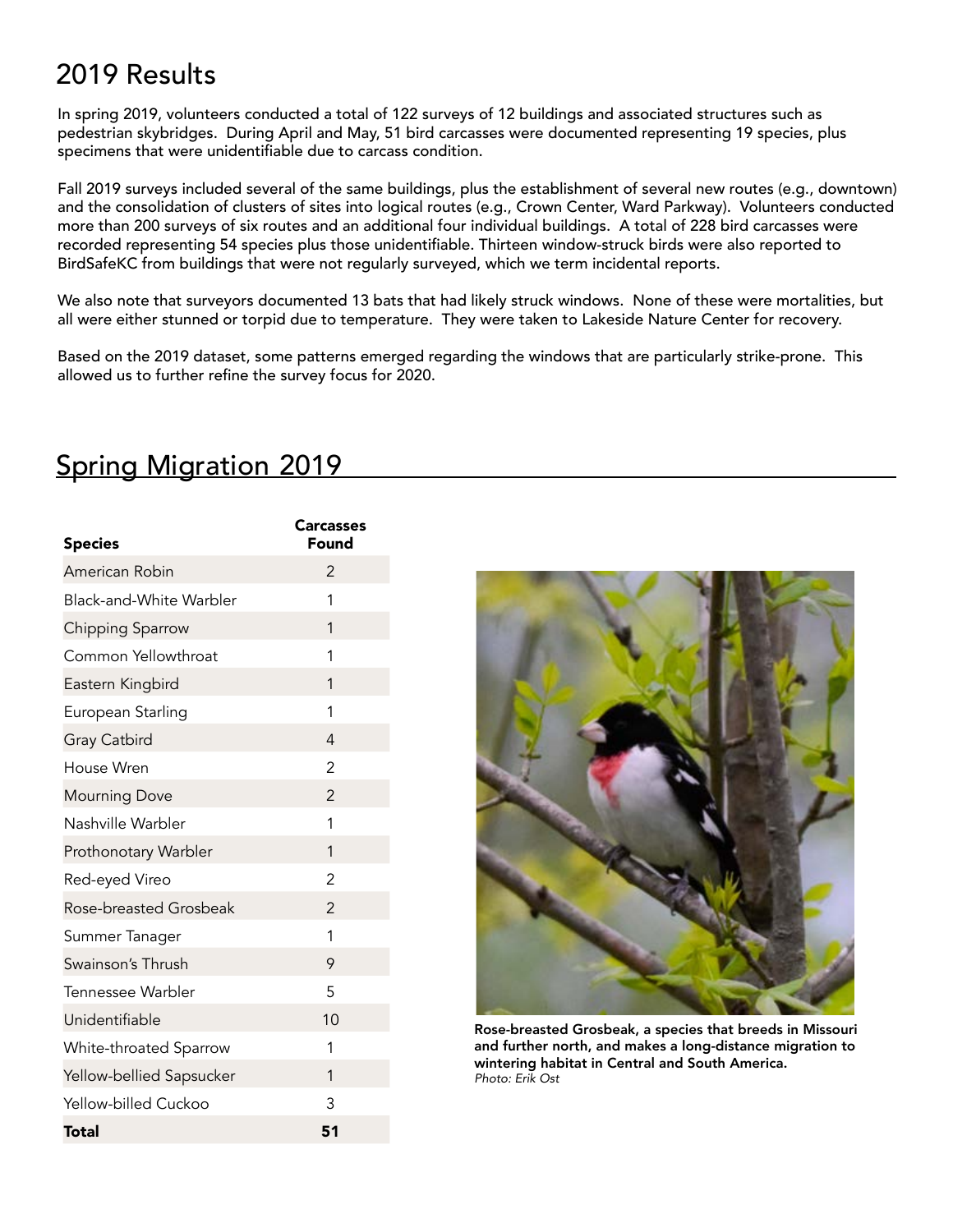# Fall Migration 2019

| <b>Species</b>                 | <b>Carcasses Found</b> |
|--------------------------------|------------------------|
| American Coot                  | 1                      |
| <b>American Crow</b>           | 1                      |
| American Goldfinch             | 1                      |
| American Redstart              | 1                      |
| American Robin                 | 8                      |
| American Woodcock              | 4                      |
| <b>Black-and-White Warbler</b> | 1                      |
| Brown Thrasher                 | 2                      |
| Cedar Waxwing                  | 1                      |
| <b>Chimney Swift</b>           | 2                      |
| Chipping Sparrow               | 3                      |
| Clay-colored Sparrow           | 3                      |
| Common Yellowthroat            | 9                      |
| Dark-eyed Junco                | 16                     |
| European Starling              | 2                      |
| <b>Field Sparrow</b>           | 1                      |
| Fox Sparrow                    | $\overline{2}$         |
| Grasshopper Sparrow            | 2                      |
| Gray Catbird                   | $\overline{2}$         |
| Hairy Woodpecker               | 1                      |
| Harris' Sparrow                | 1                      |
| House Finch                    | 1                      |
| House Sparrow                  | 3                      |
| House Wren                     | 3                      |
| Indigo Bunting                 | $\overline{2}$         |
| Lincoln's Sparrow              | 10                     |
| Marsh Wren                     | 1                      |
| <b>Mourning Dove</b>           | 7                      |
| Mourning Warbler               | $\overline{2}$         |
| Nashville Warbler              | 16                     |
| Northern Cardinal              | 2                      |
| Northern Flicker               | 3                      |
| Orange-crowned Warbler         | 4                      |
| Ovenbird                       | 5                      |
| Red-eyed Vireo                 | $\overline{2}$         |
| Red-headed Woodpecker          | 1                      |

| <b>Species</b>            | <b>Carcasses Found</b> |
|---------------------------|------------------------|
| Red-winged Blackbird      | $\mathcal{P}$          |
| Rock Pigeon               | 3                      |
| Rose-breasted Grosbeak    | 1                      |
| Ruby-crowned Kinglet      | 1                      |
| Ruby-throated Hummingbird | 8                      |
| Sedge Wren                | 1                      |
| Song Sparrow              | 8                      |
| Sora                      | 2                      |
| Summer Tanager            | 1                      |
| Swainson's Thrush         | 1                      |
| Swamp Sparrow             | 10                     |
| Tennessee Warbler         | 2                      |
| Unidentifiable            | 27                     |
| White-throated Sparrow    | 22                     |
| Wilson's Warbler          | 1                      |
| <b>Yellow Warbler</b>     | 1                      |
| Yellow-bellied Sapsucker  | 4                      |
| Yellow-billed Cuckoo      | 6                      |
| Yellow-rumped Warbler     | 1                      |
| Total                     | 228                    |



Lincoln's Sparrow, a species that migrates through Missouri on its way to and from breeding grounds in Canada to wintering areas in Mexico and the Gulf Coast. *Photo: Cornell Lab of Ornithology*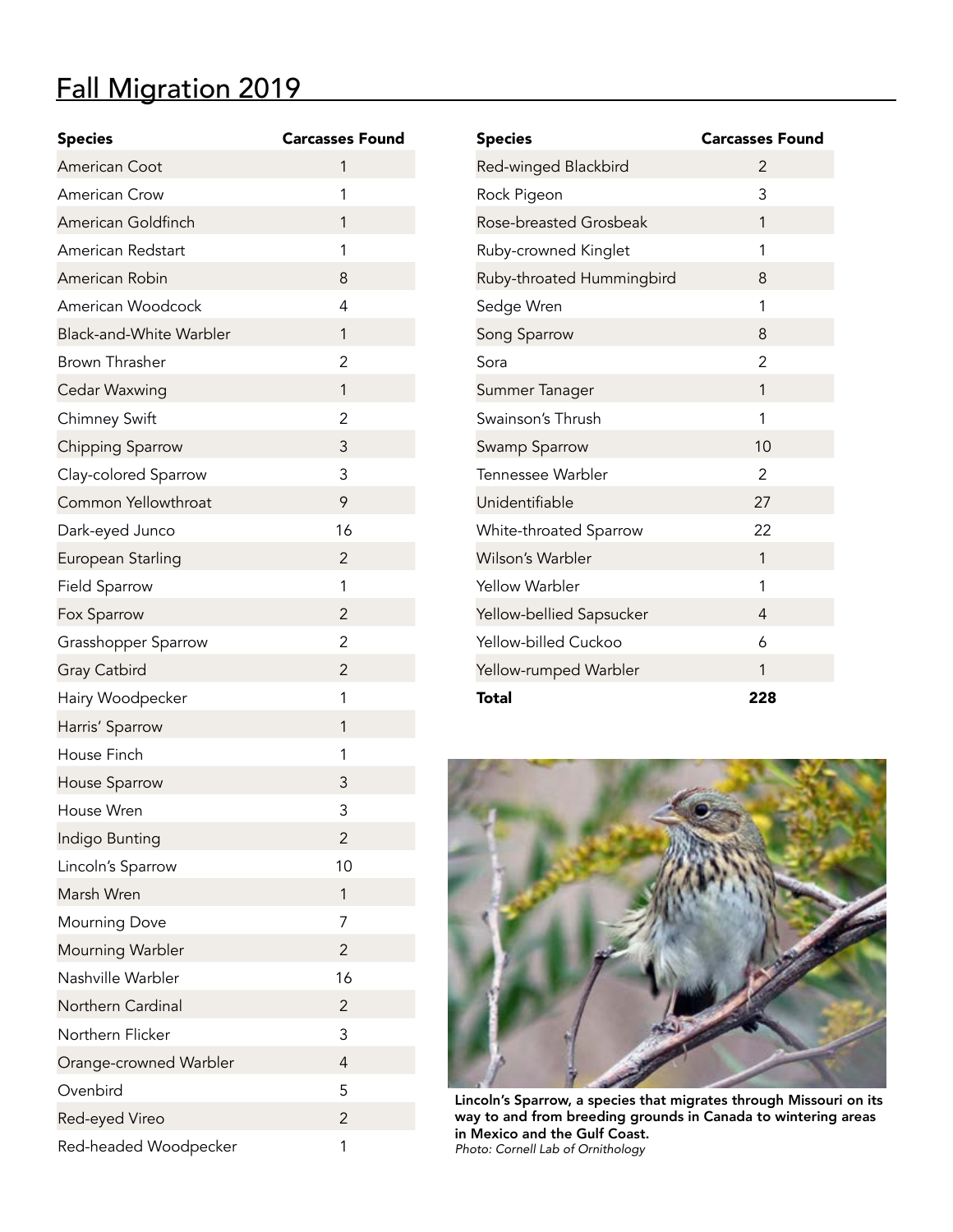## Top 15 Species found on BirdStrikesKC surveys, 2019 - 2021

With the exception of Mourning Dove, all of the species for which we found the most carcasses were migrants. Some, such as Dark-eyed Junco and White-throated Sparrow, winter in Missouri. Some only breed here, such as Common Yellowthroat, Nashville Warbler, and Ruby-throated Hummingbird. Others, such as Lincoln's Sparrow and Swainson's Thrush, just migrate through Missouri on long journeys to and from their breeding grounds. Bird migration is an inherently risky endeavor requiring amazing feats of navigation and enormous energy reserves. Many species, such as the Ruby-throated Hummingbird, make non-stop flights across the Gulf of Mexico on their way from Central and South American wintering grounds to breeding grounds in the US and Canada. At BirdSafeKC, we'd like to make their journey a little less dangerous.



Common Yellowthroat *Photo: Araks Ohanyan*



White-throated Sparrow *Photo: Steve Garr*



Nashville Warbler<br>Photo: Erik Ost



*Park-eyed Junco Photo: Matt Longabaugh*





Tennessee Warbler *Photo: Erik Ost*



**Ovenbird** *Photo: Matt Longabaugh*



Song Sparrow *Photo: Erik Ost*

Swainson's Thrush *Photo: James Gorski*



*Photo: Mark Gutchen* Ruby-throated Hummingbird *Photo: Reva Dow*



**Mourning Dove**<br>*Photo: Mark Gutchen* 



Lincoln's Sparrow *Photo: Erik Ost*



Gray Catbird *Photo: Matt Longabaugh*



Swamp Sparrow



**Photo: Carol Weston Communist Communist Communist Photo: Carol Weston Communist Communist Communist Communist Communist Communist Communist Communist Communist Communist Communist Communist Communist Communist Communist C** *Photo: Tom Tucker* 



Indigo Bunting *Photo: Chris Valentine*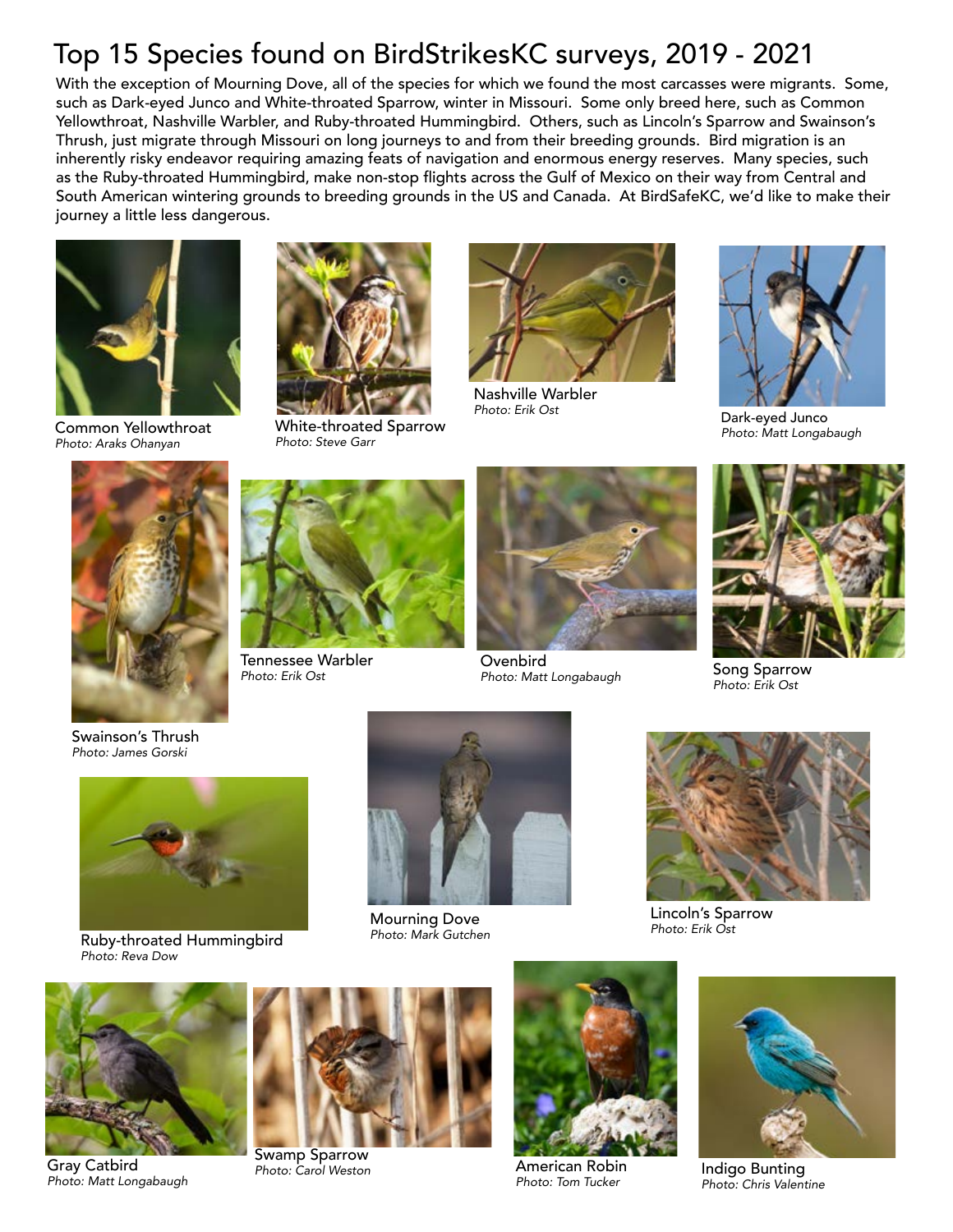## Comprehensive Data by Route 2019 - 2021



The ultimate goal of BirdSafeKC is to treat high-risk windows to reduce strikes. Therefore, an important part of the data is the section of the building where the most strikes occur, along with window numbers (please see photo at left for example). In all of the following tables, windows where three or more carcasses were found during one season, or more than ten across all seasons, are highlighted in red.

Data shown are cumulative over all survey seasons. Tracking the amount of survey effort (i.e. number of visits) is crucial to compare relative mortality rates between buildings. The number of times each building was surveyed varies

due to owner permission or volunteer availability. Sites with more than 0.50 carcasses documented per survey are highlighted in red; these are sites that could significantly reduce bird mortality by treating certain windows.

# Downtown Kansas City

The Downtown North survey route is bordered by 10th Street to the north, Truman Street to the south, Main Street to the west, and Cherry Street to the east. Downtown South surveys covered several buildings between Truman Street to the north and 18th Street to the south. With few exceptions, surveys were done on public sidewalks only, therefore some sides of buildings were inaccessible. We note that street-sweeping by the KC downtown Community Improvement District and by private contractors likely means that fatal bird collisions on these survey routes are underestimated. Additionally, BirdSafeKC volunteers were denied access to the main public entrance of 1001 Walnut in May 2021; this likely resulted in a significant undercount at that site. Downtown will remain a survey priority in 2022.

| <b>Building</b>                    | <b>Total # Visits</b> | <b>Total Carcasses</b> | Carcasses/<br><b>Survey</b> | <b>Problematic Sections/Windows</b>        |
|------------------------------------|-----------------------|------------------------|-----------------------------|--------------------------------------------|
| 720 Main                           | 65                    | 25                     | 0.38                        | E1, W1, S1, S2, S4                         |
| 1100 Main                          | 86                    | 20                     | 0.23                        | E1, E3, N2, N5                             |
| 1200 Main                          | 103                   | 22                     | 0.21                        | E1, E2, E3, E4, N8, W2, W3                 |
| 1000 Walnut                        | 95                    | 19                     | 0.20                        | E9, E11, N4, N8, W1, W6                    |
| 1100 Walnut                        | 100                   | 26                     | 0.26                        | East side, Entrance, S8, S10               |
| 1101 Walnut                        | 52                    | 22                     | 0.42                        | South side, NW1                            |
| 1201 Walnut                        | 97                    | 23                     | 0.24                        | N4, N6, N7, N8, W4, B4                     |
| 1001 Locust                        | 117                   | 82                     | 0.70                        | E1, N1, N2, W1, W2, W4, Courtyard          |
| 1407 Grand                         | 117                   | 102                    | 0.87                        | E2, E3, E4, E5, E6, E7, N1, N2, N3, N4, W1 |
| Various buildings<br>(incidentals) |                       | 52                     |                             |                                            |

### Downtown North

### Downtown South

| <b>Building</b>                    |     | <b>Total # Visits  Total Carcasses</b> | Carcasses/<br><b>Survey</b> | <b>Problematic Sections/Windows</b> |
|------------------------------------|-----|----------------------------------------|-----------------------------|-------------------------------------|
| 1601 McGee                         | 170 | 135                                    | 0.79                        | Patio area, northeast treed alcove  |
| 1741 McGee                         | 115 | 21                                     | 0.18                        | 2S, 2W, 3W, 4W, 5W, S1              |
| Various buildings<br>(incidentals) |     | 27                                     |                             |                                     |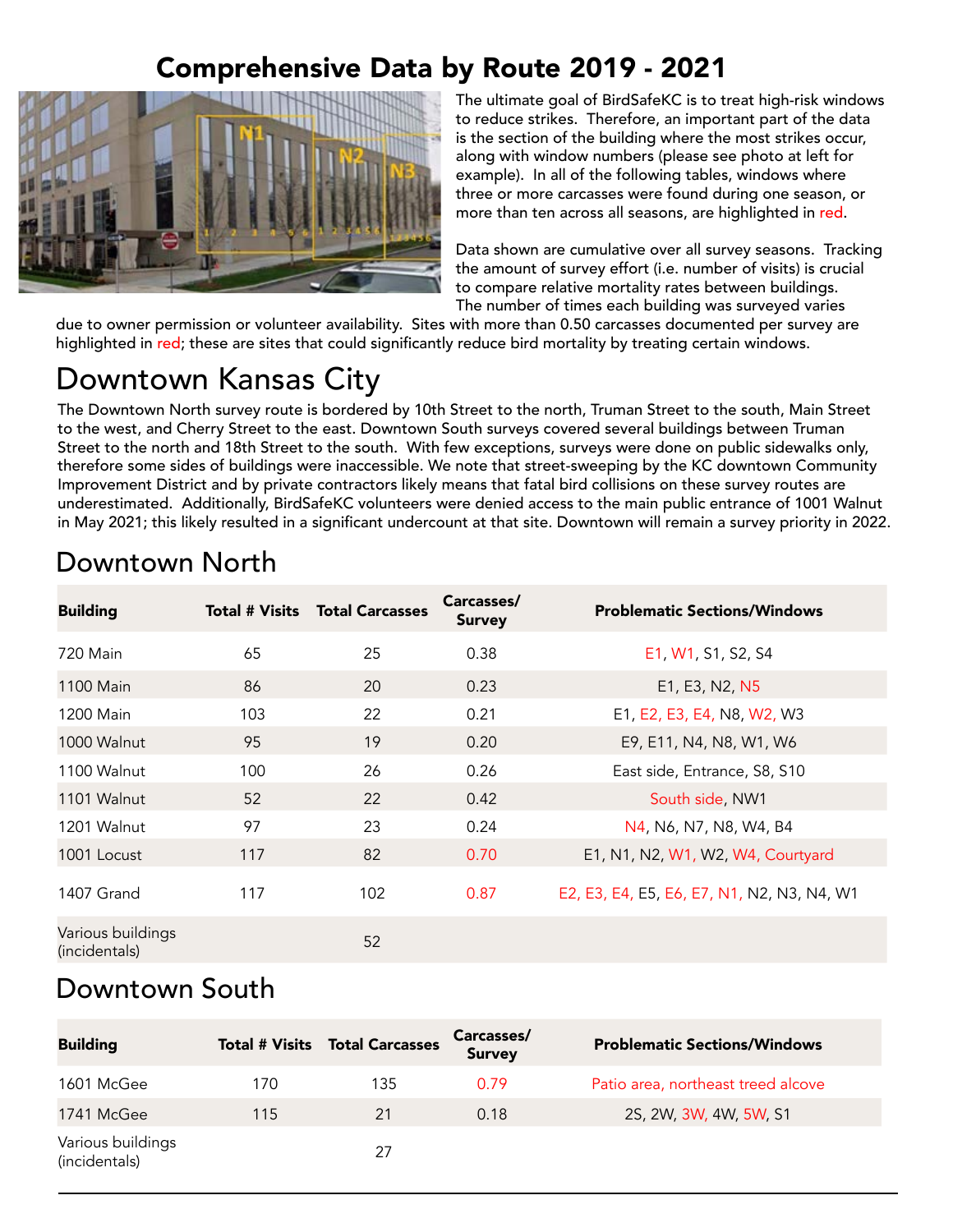## Crown Center

Anecdotal reports of window strikes at Crown Center have been circulating in the KC community for years. Standardized surveys have shown that there are several extremely strike-prone locations in this area of the city. The buildings and structures included on this route have varied slightly by season and volunteer availability, but portions of Crown Center were surveyed during both migration seasons in 2019, 2020, and 2021. This route remains a survey priority in 2022.

| <b>Building/Structure</b> | Total #<br><b>Visits</b> | <b>Total Carcasses</b> | Carcasses/<br><b>Survey</b> | <b>Problematic Sections/Windows</b> |
|---------------------------|--------------------------|------------------------|-----------------------------|-------------------------------------|
| Link 1                    | 96                       | 25                     | 0.26                        | E16, E20/21, N7, S8, W3, W6         |
| Link 2                    | 94                       | 9                      | 0.10                        | S6                                  |
| Link 3                    | 119                      | 84                     | 0.71                        | <b>Section E17</b>                  |
| 2501 McGee dock           | 113                      | 89                     | 0.79                        | Section N <sub>16</sub>             |
| 2450 Grand                | 61                       | 5                      | 0.08                        | E9, E11                             |
| 2380 McGee                | 29                       | $\overline{4}$         | 0.14                        | No pattern                          |
| 2323 Grand                | 39                       | 15                     | 0.38                        | N16, S1, S2, S3, W7, W8             |
| 2345 Grand                | 55                       | 22                     | 0.40                        | N3, W2, W5                          |
|                           |                          |                        |                             |                                     |

# Ward Parkway

The Ward Parkway route was established in Spring 2019 due to the configuration of landscaping with mirrored buildings. While several buildings on this route have shown relatively low window strike frequency, two buildings have some of the highest rates in the BirdSafe dataset. Unfortunately, permission to survey these buildings has been withdrawn by the property managers.

| <b>Building</b> | Total #<br><b>Visits</b> | <b>Total Carcasses</b> | Carcasses/<br><b>Survey</b> | <b>Problematic Sections/Windows</b>                                                                 |
|-----------------|--------------------------|------------------------|-----------------------------|-----------------------------------------------------------------------------------------------------|
| 9200            | 55                       | 6                      | 0.11                        | W <sub>2</sub>                                                                                      |
| 9221            | 11                       | 9                      | 0.82                        | No pattern discernable; not surveyed since October 2019.                                            |
| 9229            | 48                       | 18                     | 0.38                        | N <sub>1</sub> , N <sub>2</sub> , N <sub>8</sub> , S <sub>1</sub> , S <sub>3</sub> , W <sub>2</sub> |
| 9233            | 63                       | 22                     | 0.35                        | N2, N4, S2, S3, S4, S6                                                                              |
| 9237            | 14                       | 15                     | 1.07                        | No pattern discernable; only surveyed in Fall 2020.                                                 |

## Heartland Financial

Anecdotal reports of bird carcasses from tenants at the Heartland Financial building prompted surveys in Spring and Fall 2019, Fall 2020, and Spring 2021 at this location. Several seasons of regular surveys showed that the building has a moderately high strike rate. Permission to survey the building was withdrawn prior to Fall 2021 despite some tenants previously expressing concern for bird mortality.

| <b>Building</b>  | Total #<br>Visits | <b>Total Carcasses</b> | Carcasses/<br><b>Survey</b> | <b>Problematic Windows</b>                                                |
|------------------|-------------------|------------------------|-----------------------------|---------------------------------------------------------------------------|
| 1600 NE Coronado | 62                | 22                     | 0.35                        | No pattern discernable. Slightly more strikes on south<br>and west sides. |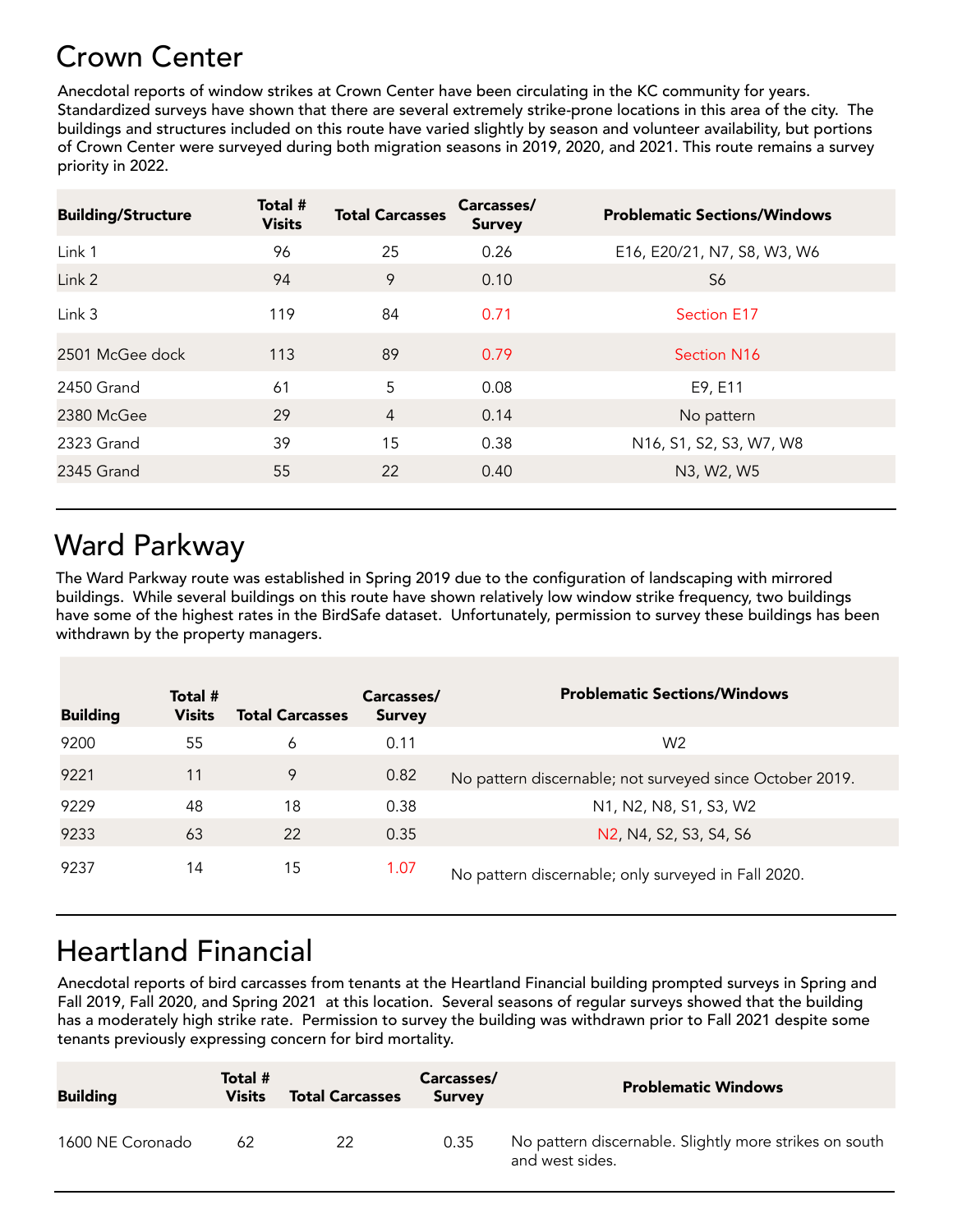# Cliff Professional Buildings

Mirrored buildings, coupled in some cases with vegetation at a distance likely to be dangerous to birds, led to the decision to survey several Cliff Drive buildings beginning in 2019 and continuing through 2020 and 2021. A change in ownership at Cliffview Professional Building during the Summer of 2021 resulted in the temporary suspension of surveys during Fall 2021.

| <b>Building</b> | Total #<br><b>Visits</b> | <b>Total Carcasses</b> | Carcasses/<br><b>Survey</b> | <b>Problematic Sections/Windows</b> |
|-----------------|--------------------------|------------------------|-----------------------------|-------------------------------------|
| 4721 Cliff      | 108                      | 21                     | 0.19                        | E1, E2, S5, W1, W3                  |
| 4801 Cliff      | 141                      | 36                     | 0.26                        | A3, B1, B3, B4, B6, B9              |
| 4741 S. Cochise | 141                      | 45                     | 0.32                        | N1, N2, N3, S1, S2, S3, W1          |

# West Country Club Plaza

Several buildings just west of Country Club Plaza have been reported as potentially dangerous to birds. Surveys in Fall 2020 and 2021 indicated that one of the three (4520 Madison) had very few strikes despite its mirrored exterior and nearby vegetation. Anecdotal reports for several years leading up to 2020 suggested that 4600 Madison was moderately strike-prone, however our survey data show that it is less so than many other buildings. The highly mirrored building at 900 W. 48th Place does show relatively high rates of window collisions during migration, particularly on the north side of the building.

| <b>Building</b>   | Total #<br>Visits | <b>Total Carcasses</b> | Carcasses/<br><b>Survey</b> | <b>Problematic Sections/Windows</b> |
|-------------------|-------------------|------------------------|-----------------------------|-------------------------------------|
| 4600 Madison      |                   |                        | 0.17                        | A3, E1, E2, E4, S3, S5, W3, W4      |
| 900 W. 48th Place | 46                | 29                     | 0.63                        | North side                          |

# Holmes Road/Executive Hills

The Holmes Road/Executive Hills area contains 8-10 completely mirrored buildings within a landscape that is potentially attractive to foraging birds. Permission to survey around buildings has varied across sites and seasons; this route has previously encompassed four additional buildings.

Webster University was surveyed regularly in Spring 2019, while several other nearby buildings were surveyed intermittently. Preliminary data indicate that at least one portion of the University building - the glass walkway or "link" between the building and the parking garage - is extremely strike-prone. Intermittent surveys were done at ths site throughout 2020 and 2021. Surveys at 1200 and 1300 104th Street occurred intermittently in Spring 2019, and regularly during 2021. Data indicate that they are moderately strike-prone, particularly parts of the 1300 building.

| <b>Building</b> | Total #<br><b>Visits</b> | <b>Total Carcasses</b> | Carcasses/<br><b>Survey</b> | <b>Problematic Sections/Windows</b> |
|-----------------|--------------------------|------------------------|-----------------------------|-------------------------------------|
| 10450 Holmes    | 22                       | 23                     | 1.05                        | Link                                |
| 1200 104th      | 36                       | 8                      | 0.22                        | E <sub>1</sub> , S <sub>3</sub>     |
| 1300 104th      | 35                       | 15                     | 0.43                        | SE1, SW2                            |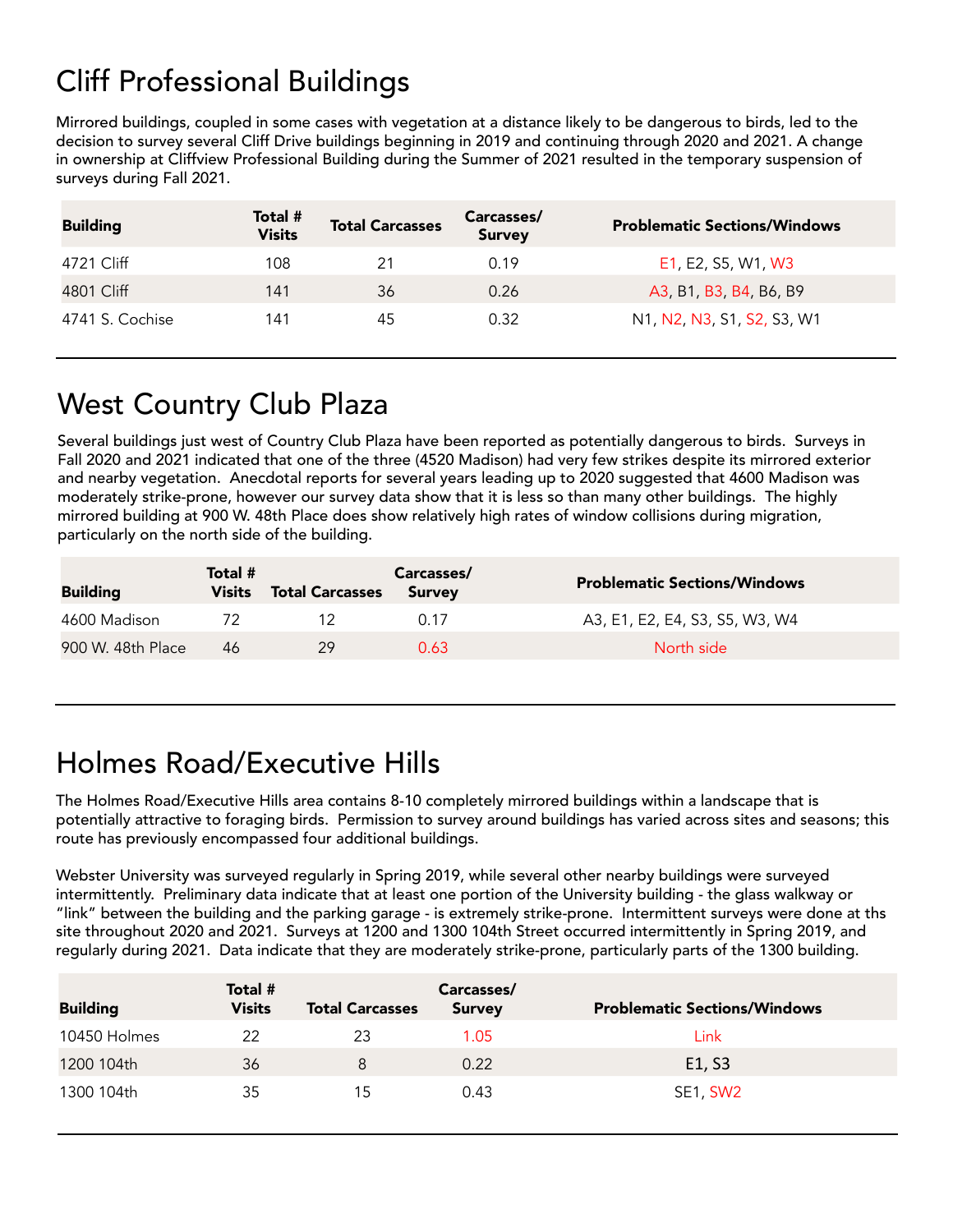

Partial Juriey - Dansbur KCMO

There are actions that can be taken to reduce avian window strikes, as well as many window treatment products that significantly reduce collisions. One of the easiest and most cost-effective mitigation techniques is to use bird-safe glass in the construction of new buildings. This is a popular trend among commercial architects and bird-safe glass carries its own Leadership in Energy and Environmental Design (LEED) certification credits. However, if you have an existing structure, there are still many options for reducing bird strikes.

✿ Lights Out: By simply extinguishing exterior, and some interior, lighting at night – particularly during migration – you

### Window Strike Solutions



will greatly reduce the possibility that birds will be attracted to your building while in flight. See: [https://](https://lightsoutheartland.org) [lightsoutheartland.org](https://lightsoutheartland.org) for more information.

- ✿ Closing curtains and blinds: Window transparency and sometimes reflectivity can be mitigated by engaging interior window coverings.
- ✿ Placement of landscaping: Often, birds are trying to fly from one tree or bush to the one they "see" reflected in the window. Birds can reach fatal flight speeds when flying to a window from vegetation located 10-30 feet from a building, while they are unable to reach such speeds when starting from trees and shrubs planted close to buildings.
- ✿ Window treatments: Numerous after-market products and artistic possibilities exist for treating problematic windows. Some building owners have chosen to engage artists to create murals on particular windows. Others chose to place patterned tape (above right) or "Zen curtains" (below) to disrupt birds' visual perception of a window. Most window treatments are either attractive or almost unnoticeable to the human eye. To be effective, only the most collision-prone windows need to be treated – this is why the BirdSafeKC project records not just the building that a bird hit, but the specific window or column of windows.

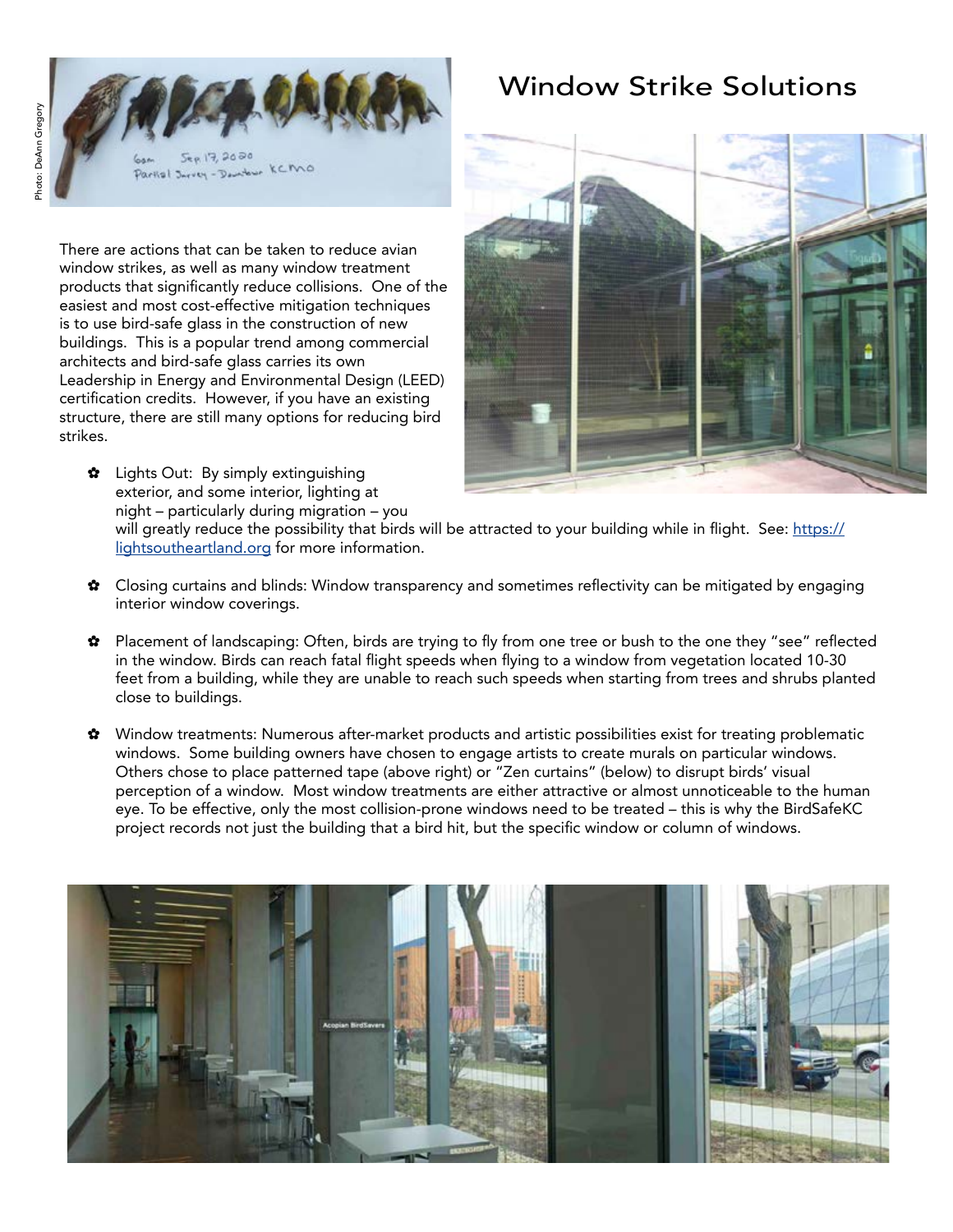#### References

Banks, RC. Reflective plate glass - a hazard to migrating birds. BioScience 1976; 26(6):414.

Hager S, Cosentino BJ. Surveying for bird carcasses resulting from window collisions: a standardized protocol. PeerJPrePrints 2014; 2:e406v1

Hager SB, Cosentino BJ, McKay KJ, Monson C, Zuurdeeg W, Blevins B. Window area and development drive spatial variation in bird-window collisions in an urban landscape. PLoS ONE 2013; 8(1): e53371.

Horton KG, Nilsson C, Van Doren BM, La Sore FA, Dokter AM, Farnsworth A. Bright lights in the big cities: migratory birds' exposure to artificial light. Frontiers in Ecology and the Environment 2019; 17(4): 209-214.

Klem Jr., D, Farmer CJ, Delacretaz N, Gelb Y, Saenger PG. Architectural and landscape risk factors associated with birdglass collisions in an urban environment. Wilson Bulletin 2009; 121(1):126-134.

Loss SR, Will T, Loss SS, Marra PP. Bird-building collisions in the United States: Estimates of annual mortality and species vulnerability. Condor 2014; 116: 8–23.

Loss SR, Will T, Marra PP. Direct mortality of birds from anthropogenic causes. Annual Review of Ecology, Evolution and Systematics 2015; 46: 99–125.

Loss SR, Lao S, Eckles JW, Anderson AW, Blair RB, Turner RJ. Factors influencing bird-building collisions in the downtown area of a major North American city. PloS ONE 2019; 14(11): e0224164.

Parkins KL, Elbin SB, Barnes E. Light, glass, and bird—building collisions in an urban park. Northeast Naturalist 2016; 22: 84–94

Rosenberg KV, Dokter AM, Blancher PJ, Sauer JR, Smith AC, Smith PA, Stanton JC, Panjabi A, Helft L, Parr M, Marra PP. Decline of the North American avifauna. Science 2019; 366(6461): 120-124.

Seewagen CL and Sheppard C. Bird collisions with windows: An annotated bibliography. American Bird Conservancy 2017; https://abcbirds.org/wp-content/uploads/2017/02/Window\_ Collision\_Bibliography-February-2017.pdf

#### Helpful Links

American Bird Conservancy - Preventing Window Strikes:<https://abcbirds.org/glass-collisions/>

Cornell Lab of Ornithology: <https://www.allaboutbirds.org/news/why-birds-hit-windows-and-how-you-can-help-prevent-it/>

BirdLife International: <https://www.birdlife.org/worldwide/news/how-can-we-really-prevent-birds-flying-our-windows>

BirdWatching Daily: [https://www.birdwatchingdaily.com/gear/preventing-bird-window-collisions/15-products-pre](https://www.birdwatchingdaily.com/gear/preventing-bird-window-collisions/15-products-prevent-birds-hitting-windows/)[vent-birds-hitting-windows/](https://www.birdwatchingdaily.com/gear/preventing-bird-window-collisions/15-products-prevent-birds-hitting-windows/)

Michigan Audubon Bird-Friendly Communities:<https://www.michiganaudubon.org/bfc/bird-window-collisions/>

#### Please consider supporting the BirdSafeKC project

✿ Donate to the project at mrbo.org/supportMRBO. Though surveys are conducted by volunteers, funds are needed for project coordination, data compilation and report production.

✿ If you are a KC resident, please spread the word about the BirdSafeKC project. Share this report with others.

✿ If you are a commercial building owner or property manager in KC, we would be delighted to work with you to reduce bird strikes on your structure.

Please email dana.ripper@mrbo.org for more details.



Together, we can save hundreds of birds each year in the Kansas City metro area!